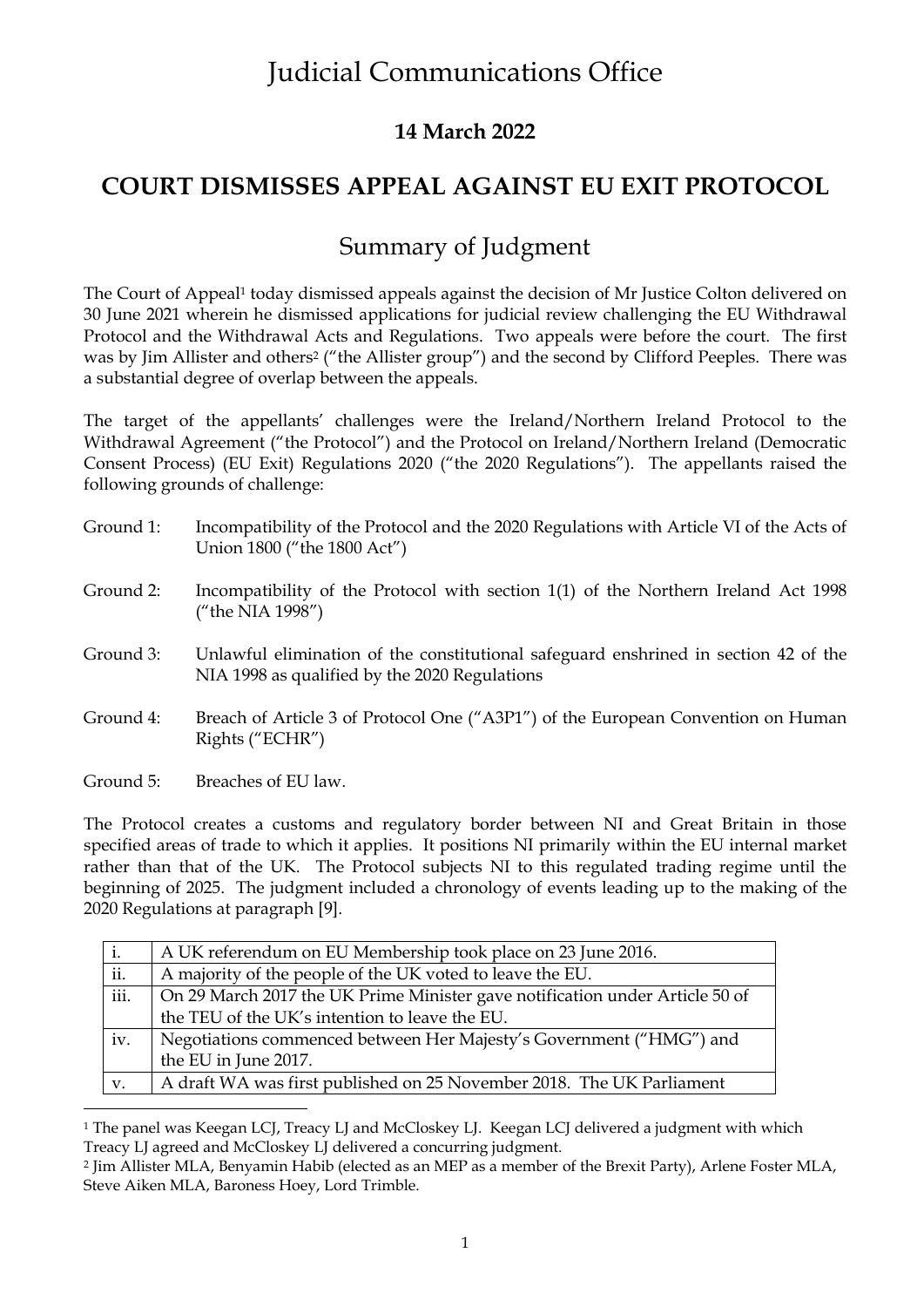|              | rejected the draft WA.                                                        |
|--------------|-------------------------------------------------------------------------------|
| vi.          | Prime Minister Theresa May resigned on 23 May 2019.                           |
| vii.         | On 24 July 2019 Boris Johnson assumed office as UK Prime Minister. HMG        |
|              | undertook further negotiations with the EU.                                   |
| viii.        | On 19 October 2019 the UK and EU reached agreement on the text of a new WA    |
|              | (containing the Protocol) and the Political Declaration setting out the       |
|              | framework for the future relationship between the EU and the UK (the "Joint   |
|              | Declaration")                                                                 |
| ix.          | On 19 October 2019, HMG also made the Declaration by HMG's of the UK          |
|              | concerning the operation of the 'Democratic Consent in Northern Ireland'      |
|              | provision of the Protocol (the "Unilateral Declaration").                     |
| $\mathbf{x}$ | Beginning of the transition period: 1 January 2020                            |
| xi           | The EUWA 2018 received Royal Assent on 23 January 2020. It provided for the   |
|              | withdrawal of the UK from the EU on 1 January 2021 after a transition period. |
| xii          | The WA was signed on 24 January 2020.                                         |
| xiii         | The WA was ratified on 29 January 2020.                                       |
| xiv          | The 2020 Regulations came into force on 10 December 2020.                     |
| XV           | End of the transition period: 31 December 2020.                               |
| xvi          | Exit day: 1 January 2021.                                                     |
| xvii         | 1 January 2025: the Protocol's four year watershed date.                      |

The factual matrix to the appeal was explained in paragraphs [11] – [27] of the judgment. Before dealing with the grounds of appeal, the court considered the preliminary issues of justiciability of prerogative powers and the delay in bringing the proceedings. On justiciability (paragraphs [31] – [40]), the court noted that prerogative powers such as those relating to the making of treaties are not reviewable by the court as they are matters within the political domain. It said that parts of the challenge in this case are clearly non-justiciable on this basis such as the making of the Withdrawal Agreement ("WA") itself which is an international treaty but that this did not prevent a full consideration of the other statutory provisions such as the Withdrawal Acts, the Acts of Union, the NIA 1998 and the 2020 Regulations.

On the issue of delay (paragraphs [41] – [58]), the court noted that the text of the WA (which enshrines the Protocol) was agreed and published on 19 October 2019 and ratified on 29 January 2020. Order 53, rule 4 of the Court of Judicature Rules provides that any challenge should be brought within three months of the impugned decision (in this case within three months of the WA being ratified). The application for judicial review, however, was not lodged until 5 March 2021. The court therefore had to focus on whether there is good reason to extend time. It said there is a clear and consistent line of jurisprudence establishing the principle that in judicial review proceedings an applicant's affidavit seeking to extend time should ordinarily and proactively address the reasons for the application. Mr Peeples indicated to the court that he would wish to apply for an extension of time but no such application materialised from the members of the Allister group. The court commented:

"The stand out feature of these proceedings is that they raise issues of constitutional importance. The Protocol has generated much public debate and reaction. While a mechanistic, arithmetical approach would justifiably point to a refusal to extend time this court must adopt a broader perspective. Therefore, the conclusion reached is that it is in the public interest that these issues be considered and determined by the highest court in this devolved administration. This single factor tips the balance in favour of extending time."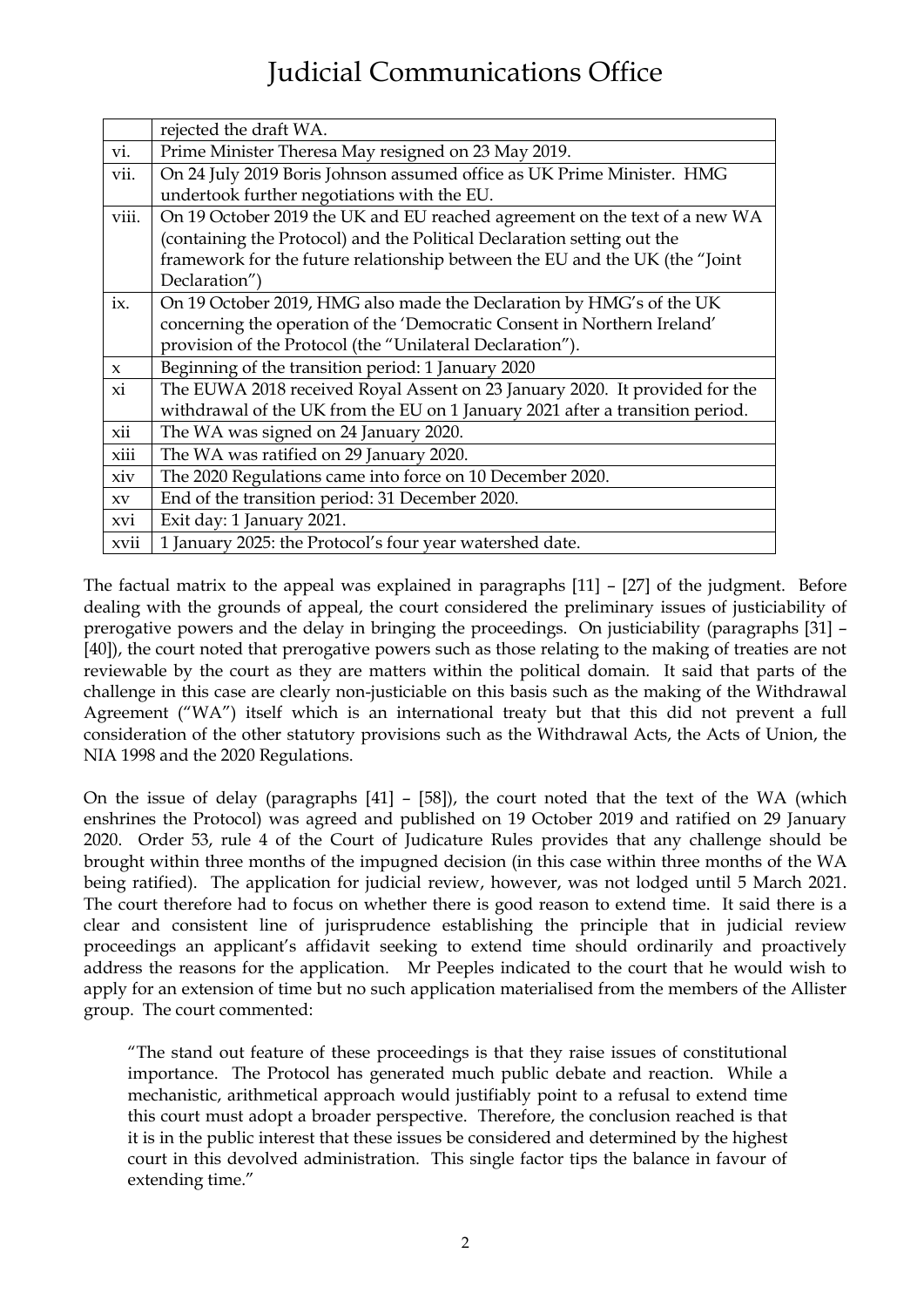The court outlined the findings of the trial judge in paragraphs [59]-[66]. It then referenced some of the evidence in the form of affidavits from the appellants and respondents in paragraphs [67] – [93]. The court summarised the devolution settlement arrangements from the passing of the Acts of Union in 1800 and the various statutes which have been described as of a constitutional nature in paragraphs [94] – [135]. It then turned to some of the core legislative provisions and to the exercise in statutory interpretation which it said was at the heart of this case (see paragraphs [136] – [158] on the Protocol; paragraphs [159] – [164] on the core legislative provisions in the EUWA 2018 as amended by the EUWAA 2020; and paragraphs [165] – [170] on the NIA 1998).

#### **Ground 1: The Acts of Union 1800**

The essence of the first ground of appeal was that there is an inconsistency between the "same footing" guarantee of Article VI of the Acts of Union 1800 and Articles 5-10 of the Protocol (incorporated into UK domestic law by the EUWA 2018) and that the earlier statute should have interpretative supremacy. The appellants argued that the outcome reached by the trial judge offended constitutional principles in that it validates implied repeal of the 1800 Act. The court said this was an exercise in statutory interpretation and distilled four core questions from the arguments put before it.

#### *Is there an inconsistency between the 1800 Act and the EUWA 2018 (as amended)?*

The court said there was a valid argument that the EUWA 2018 as amended conflicts with the same footing provision in Article VI of the 1800 Act because the citizens of NI remain subject to some EU regulation and rules as part of the withdrawal framework which does not apply to other citizens of the UK. It said it was prepared to accept the proposition that there is some inconsistency between the terms of the two statutes in relation to trade but stressed that this conclusion related to one specific part of the Acts of Union regarding trade and not the entire statute.

#### *The effect of EUWA 2018 as amended*

Section 1 of the EUWA 2018 expressly repeals the European Communities Act 1972 ("ECA 1972"). Section 7A(1) of the EUWA 2018 (as amended by the EUWAA 2020) provides that all rights, powers etc are "without further enactment to be given legal effect or used in the UK". The court said this means the WA terms become part of domestic law. This is confirmed by section 7A(2). The court said that by virtue of section 7A(3), Parliament has expressly determined that all previous Acts of Parliament are to be read "subject to" the EUWA 2018 as amended including the Protocol. It questioned whether this was in effect a repeal of Article VI of the 1800 Act but said it could not see that it did in strict terms:

"The EUWA 2018 is a modern statute which utilises clear language to achieve its purpose which is essentially subjugation in the event of any conflict with a previous enactment. This does not offend any constitutional principle and is in truth reflective of changing constitutional arrangements brought about by democratic will."

#### *The will of Parliament*

The court said the words in section 7A of the 2018 Act are clear. The purpose of the EUWA 2018 was to effect implementation of the Protocol. The court said that Parliament was clearly sighted on the Protocol which was the end result of a "protracted, transparent, debated, informed and fully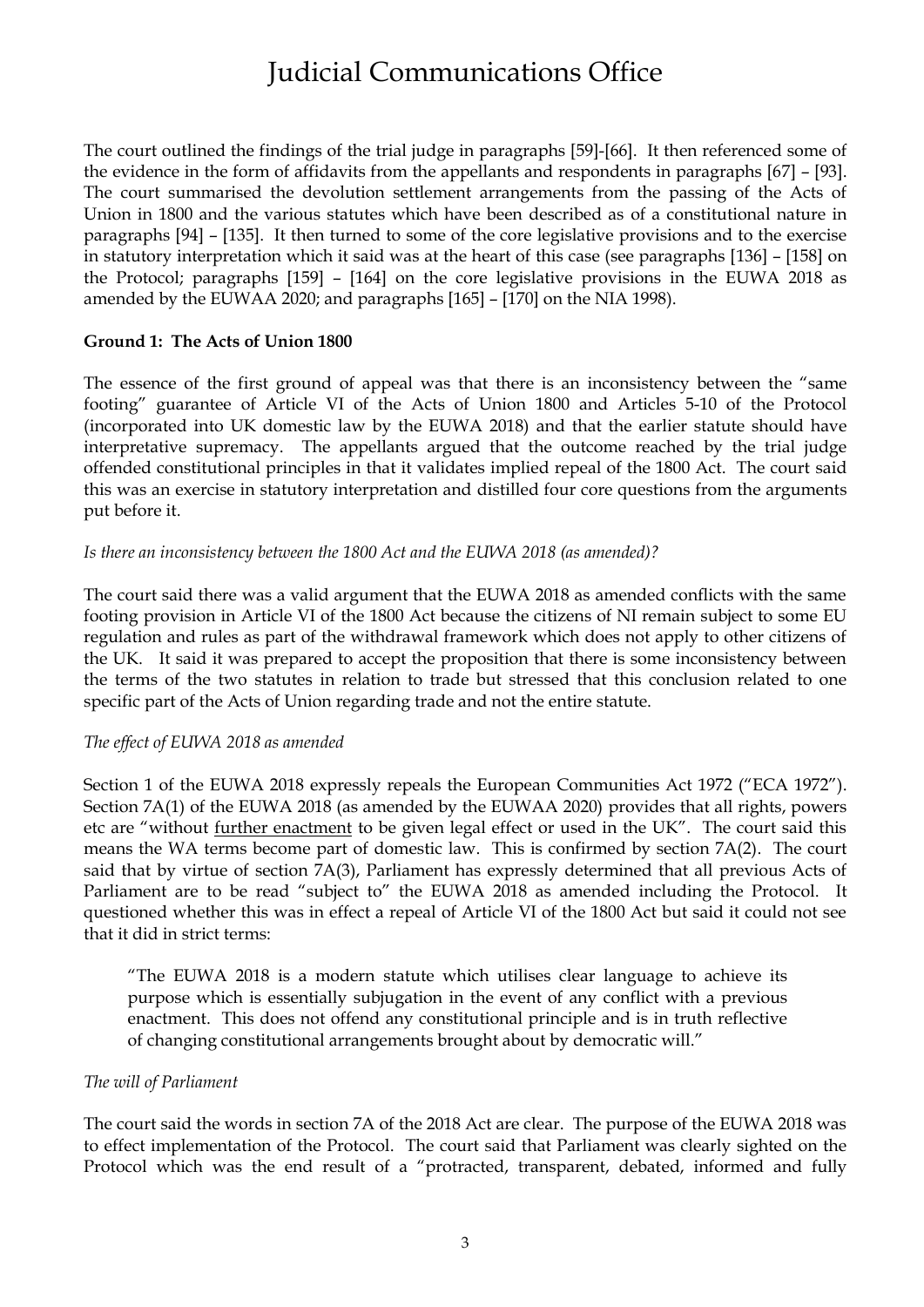democratic process which decided arrangements for Northern Ireland post Brexit". It said the terms were settled and made law after a long parliamentary process and it could not be suggested that Parliament was unaware of the changes that may be wrought.

#### *Legality*

The principle of legality is an aid to interpretation which can justify a restrictive construction of the words used by Parliament where words are unclear and fundamental human rights are concerned. The court's view was that the principle of legality was not engaged in this case and there was no basis for saying that Parliament had interfered with a fundamental human right. It thought this claim was really directed at constitutional principles but said that too must fail as the constitutional status of Northern Ireland remains unchanged by virtue of the statutes which effected withdrawal from the EU:

"Parliament had made itself clear and expressly determined that all previous Acts of Parliament will be read "subject to the EUWA 2018 as amended". This means that the terms of the Protocol take precedence. What has happened is that some provisions of the Acts of Union found in Article VI in relation to trade are now, in accordance with the sovereign will of Parliament, to be read and have effect subject to the terms of the later Act, the EUWA 2018, which was necessary to effect the United Kingdom's exit from the EI. This subjugation has been expressly provided for in the words of the EUWA 2018 itself. The statute does not change the constitutional underpinning of Northern Ireland as part of the Union. Therefore, this case is very far from one where a court would even begin to contemplate whether it could intervene as the appellants suggest."

The court concluded there was no reason to doubt that a sovereign Parliament having enacted the law contained in section 7A of the EUWA 2018 as amended knew what the legislation involved, particularly the arrangements on NI and acted lawfully. It dismissed this ground of appeal.

### **Ground 2: Section 1(1) of the Northern Ireland Act 1998**

The appellants argued that section 1(1) of the NIA 1998 clashed with the WA/Protocol in that a customs border within the UK as changed the constitutional status of NI and was unlawful as it had been enacted without democratic consent. Section 1(1) of the NIA 1998 contains a statutory declaration as to the constitutional status of NI within the UK in that it can only be changed by majority vote on both sides of the border. The appellants argued that this was designed to protect against any substantial change to the Union and that a referendum was required to make the changes introduced by the EUWA 2018 as amended and the Protocol.

The court, however, said the ordinary and natural meaning of section 1(2) was clear in that it referred to the choice reflected in the 1998 Agreement about the formal constitutional status of NI and whether it was to remain part of the UK or become part of a united Ireland:

"When the NIA 1998 was enacted the whole of the UK was part of the EU and it was not contemplated that would change. Therefore we cannot see how this unexpected exit is truly catered for within section 1(1). We agree that this had no real relevance to Article 50 being triggered. … It is clear that section 1(1) only related to a change in the formal constitutional status of Northern Ireland. As such it does not apply to this circumstance. We agree with the trial judge that section 1(1) of the NIA 1998 has no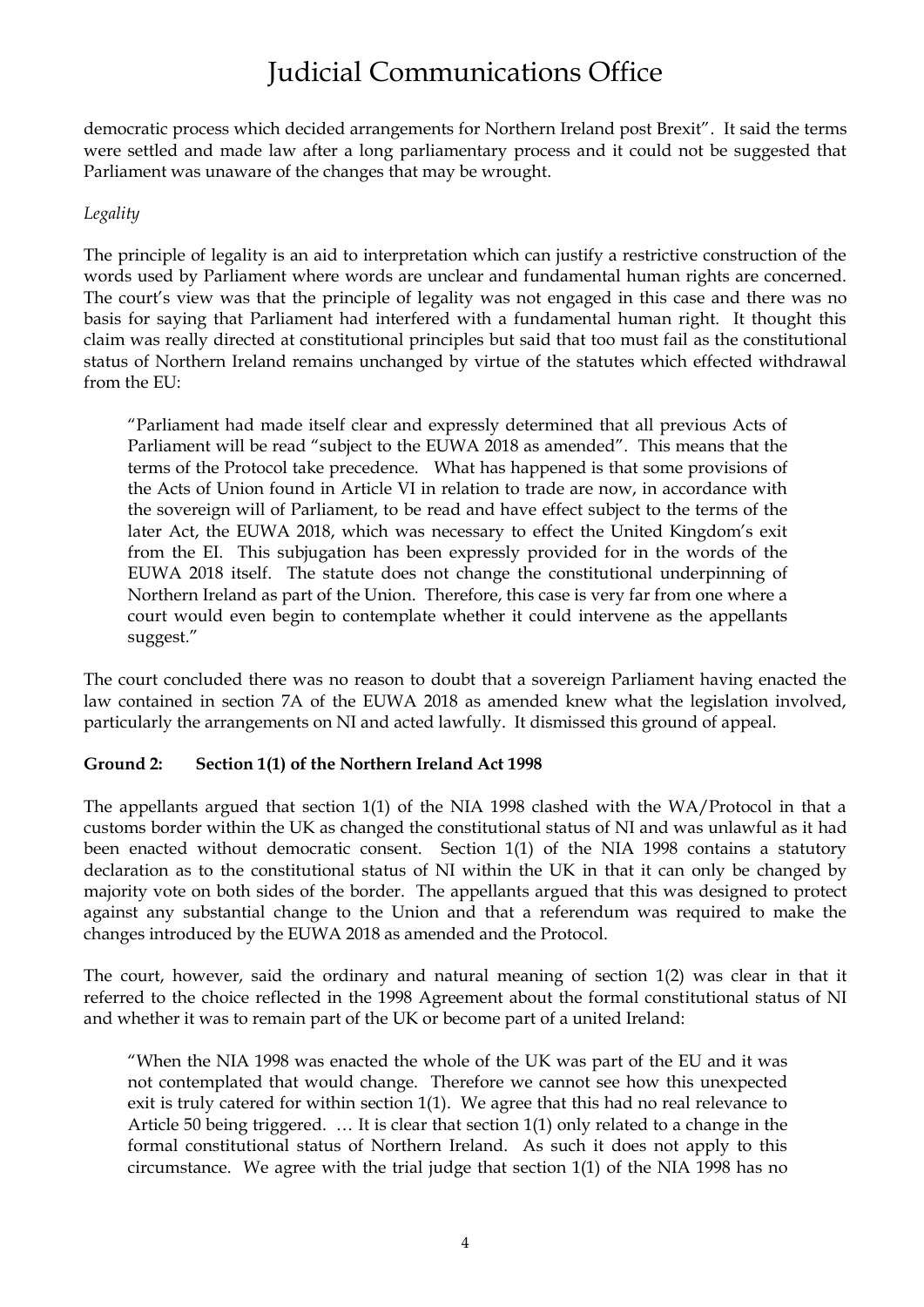impact on the legality of the changes enacted by the EUWA 2018 as amended and the Protocol. Therefore, this argument cannot succeed and this ground of appeal is dismissed."

#### **Ground 3: Section 42 of the NIA 1998 as qualified by the 2020 Regulations**

The appellants argued that the 2020 Regulations have unlawfully made a significant alteration to the "petitions of concern" mechanism in section 42 of the NIA 1998. Further it was argued that the 2020 Regulations are ultra vires and specifically that the Secretary of State acted incompatibly with section 10(1)(a) of the 2018 Act (which provides that in exercising any of the powers under the 2018 Act a Minister must act in a way that is compatible with the terms of the NIA 1998).

Section 42 of the NIA 1998 provides for petitions of concern about matters which members of the Assembly consider should require cross-community support. The 2020 Regulations provide that "section 42 [of the NIA 1998] does not apply in relation to a motion for a consent resolution". This provision is related to Article 18 of the Protocol which provides for democratic consent to the ongoing operation of Articles 5-10 of the Protocol.

The court firstly considered whether the Secretary of State had power to make the 2020 Regulations. Referring to section 8C(1) and (2) of the EUWA 2018, the court said it was clear that the 2020 Regulations were made lawfully by the Secretary of State under this power:

"The 2020 Regulations give effect to Article 18 of the Protocol. Article 18 allows for certain provisions of the Protocol, namely Articles 5-10 to be disapplied if by a simple majority there is a vote to that effect. This is different to the cross-community voting system which applies in the NIA 1998. However the 2020 Regulations … provide clearly that section 42 does not apply in relation to a motion for consent resolution. Therefore, the question is whether these 2020 Regulations which are subordinate legislation lawfully amend the NIA 1998, which is primary legislation."

The court further found that the 2020 Regulations do not offend the 1998 Agreement. It said the WA and the Unilateral Declaration are not devolved matters under the terms of the NIA 1998 as they fell within the "international relations". The court was more attracted to the argument that the Article 18 fall back mechanism is a method concerned with implementation of the international obligations ie withdrawal from the EU:

"We consider it clear that the petition of concern was not intended for anything other than devolved matters. There cannot be a valid argument that this provision was intended to apply to excepted matters. This conclusion flows from the purpose of section 42 which was designed to protect the rights of all by way of cross community voting in devolved matters."

The court also held that there was no basis for an argument based upon the 1998 Agreement. It said that while section 10(1)(a) of the EUWA 2018 refers to the need to protect the 1998 Agreement, there is a difference between a declaration to that effect and justiciable rights under the 1998 Agreement which is not part of domestic law. The court agreed that the Assembly was not intended to have legislative or executive responsibility for matters such as international relations in the EU. It said the cross community safeguard of the petition of concern was only ever intended to be deployed in respect of devolved matters and not intended to have any application to excepted matters: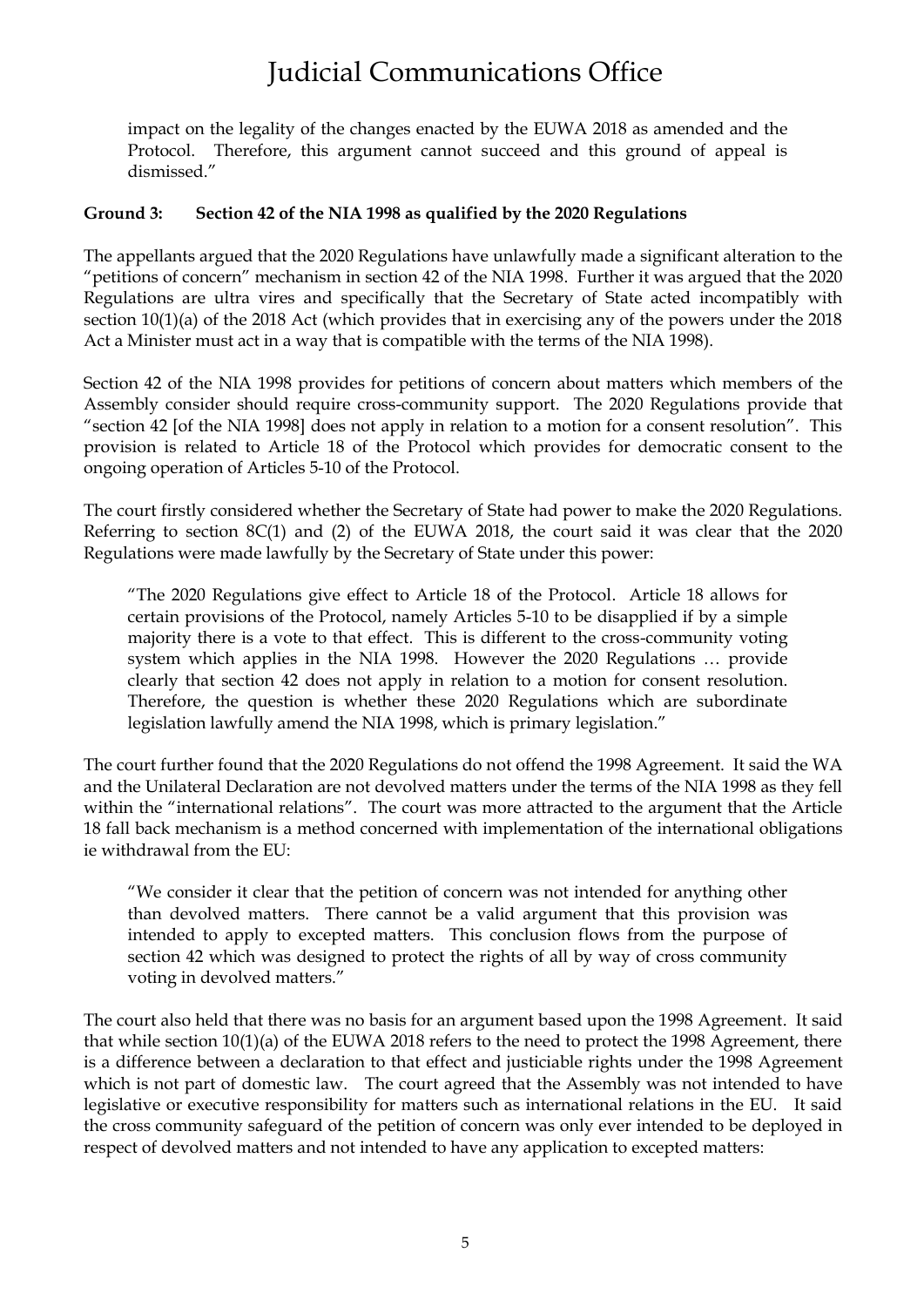"It is apparent that the government recognised the importance of ensuring a process for democratic consent in Northern Ireland in relation to the Protocol. The appellants essentially argue that consent is too late when provided for by Article 18. However, that was a compromise which came about as a result of considerable political negotiation and a transparent Parliamentary process. … Therein lies a solid impediment to the appellant's argument."

The court considered that the importance of consent for the Protocol was reflected by the fact that government took the step of providing an opportunity for the Assembly to consent to the continuation of Articles 5-10 of the Protocol and that the Unilateral Declaration makes provision for a democratic consent process that is now in place: "There is therefore no conflict with it".

The court concluded that the 2020 Regulations are lawful and made intra vires the powers conferred by the 2018 Act. It dismissed this ground of challenge.

### **Ground 4: The Protocol and the ECHR**

The appellants contended that the Protocol results in citizens of NI suffering a democratic deficit in that laws made by the EU will continue to be applicable in NI without the electorate being able to vote in EU elections or to have representation in the EU Parliament. A3P1 of the ECHR provides that parties will "ensure the free expression of opinion of the people in the choice of the legislature". A3P1 is a justiciable right and enshrines a principle of democracy.

The court, citing case law from the European Court of Human Rights, said that two particular points of principle emerge. First, A3P1 is only engaged to voting in parliamentary elections; second, it is subject to limitations and the State has a wide margin of appreciation. The court said the specific terms of the Protocol governing future arrangements are important. Article 18, which requires democratic consent for ongoing arrangements, means that from 2025 and at intervals thereafter the people of NI may vote for the continuation of the protocol or otherwise. In addition, there are the collective mitigations and safeguards that are designed to monitor the operation of the Protocol on an ongoing basis (the Specialised Committee and the Joint Consultative Working Group). The court said it must also be remembered that in parallel with the Protocol the citizens of NI remain franchised to vote in the UK Parliamentary and NI Assembly elections:

"Taking into account the above factors we cannot discern a valid argument as to how the UK obligation to offer elections the European Parliament is breached upon withdrawal from the EU. On the basis of the written arguments and in the absence of any oral amplification we are not convinced that A3P1 is actually engaged in this case. This article concerns the provision of free and fair elections by the Member State.What is at issue here is the outworking of a bespoke arrangement for NI to effect EU withdrawal, which was mandated by Parliament and which is subject to the safeguards and contingencies we have mentioned above."

The court received no oral submissions from the appellants on the A3P1 argument and said it was not convinced it was actually engaged. In any event, even if engaged, the court considered there was justification for an interference within the State's wide margin of appreciation. This was because the Protocol is part of domestic law and gives effect to an international agreement and satisfies the UK's treaty obligations: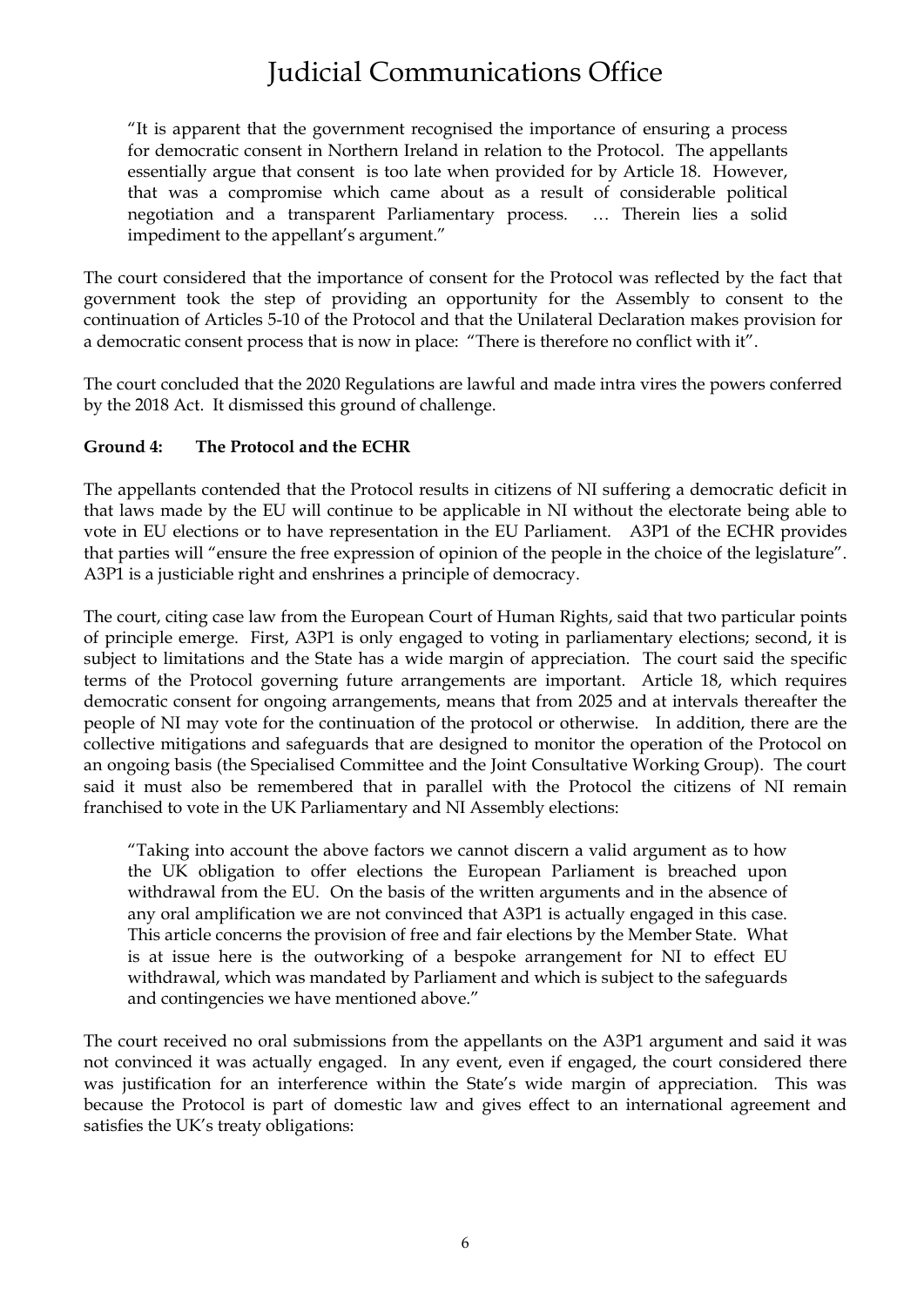"The Protocol was a bespoke arrangement due to the particular challenge posed by NI. The Protocol also contains safeguards ... not least the democratic consent mechanism in Article 18. Therefore, we consider that clearly a justification is established for any interference that arises and any interference is proportionate. Therefore we dismiss the Convention argument grounded upon A3P1."

The appellants also argued that the Protocol was in breach of Article 14 ECHR (which provides that the enjoyment of the rights and freedoms set out in the Convention shall be secured without discrimination on any ground). Again, the court did not receive any oral argument on this point. Citing the approach adopted by the UK Supreme Court, the court proceeded on the basis that the appellants came within the ambit of Article 14. The appellants argued their status as residents of NI established their "other status". The court said this was problematic as they could not purport to speak for all NI residents and did not profess to do so. The appellants also appeared to compare themselves with all other residents of the UK. The court did not consider this proposition could satisfy the test saying that UK citizens are treated in the same way save that in the future NI citizens are actually favoured with a mandate by virtue of Article 18.

The court held that the justification for differential treatment in this case fell within the choices made in a "highly visible, political process" which was firmly within the margin of appreciation. It rejected this ground of appeal.

### **Ground 5: The Protocol and EU Law**

The appellants contended that the Protocol is invalid because it conflicts with EU law and in particular Article 50 of the Treaty of the European Union ("TEU") and Article 10 TEU. Article 50 TEU provides the mechanism for a member state to leave the EU and requires the EU and member state to negotiate and conclude an agreement setting out the arrangements for its withdrawal. Article 10 TEU provides that the function of the EU shall be founded on representative democracy. Again, the appellants did not make any oral arguments on these claims. The court found no merit in these arguments.

### **The Peeples Case**

The court found no merit in any of the additional arguments raised by Mr Peeples.

### **Overall Conclusion**

The court dismissed the appeal affirming the decision of the High Court. It summarised its core findings as follows:

- (i) Any arguments based upon the government negotiation of the WA are non-justiciable as that is an international treaty.
- (ii) The judicial review applications are out of time however given the unique circumstances and the constitutional issues raised the court has accepted that there is good reason to extend time.
- (iii) The same footing trade provision in Article VI of the Acts of Union has not been impliedly repealed. Rather it has been modified by section 7A(3) of the EUWA 2018. This conflicts with no legal rule or principle.